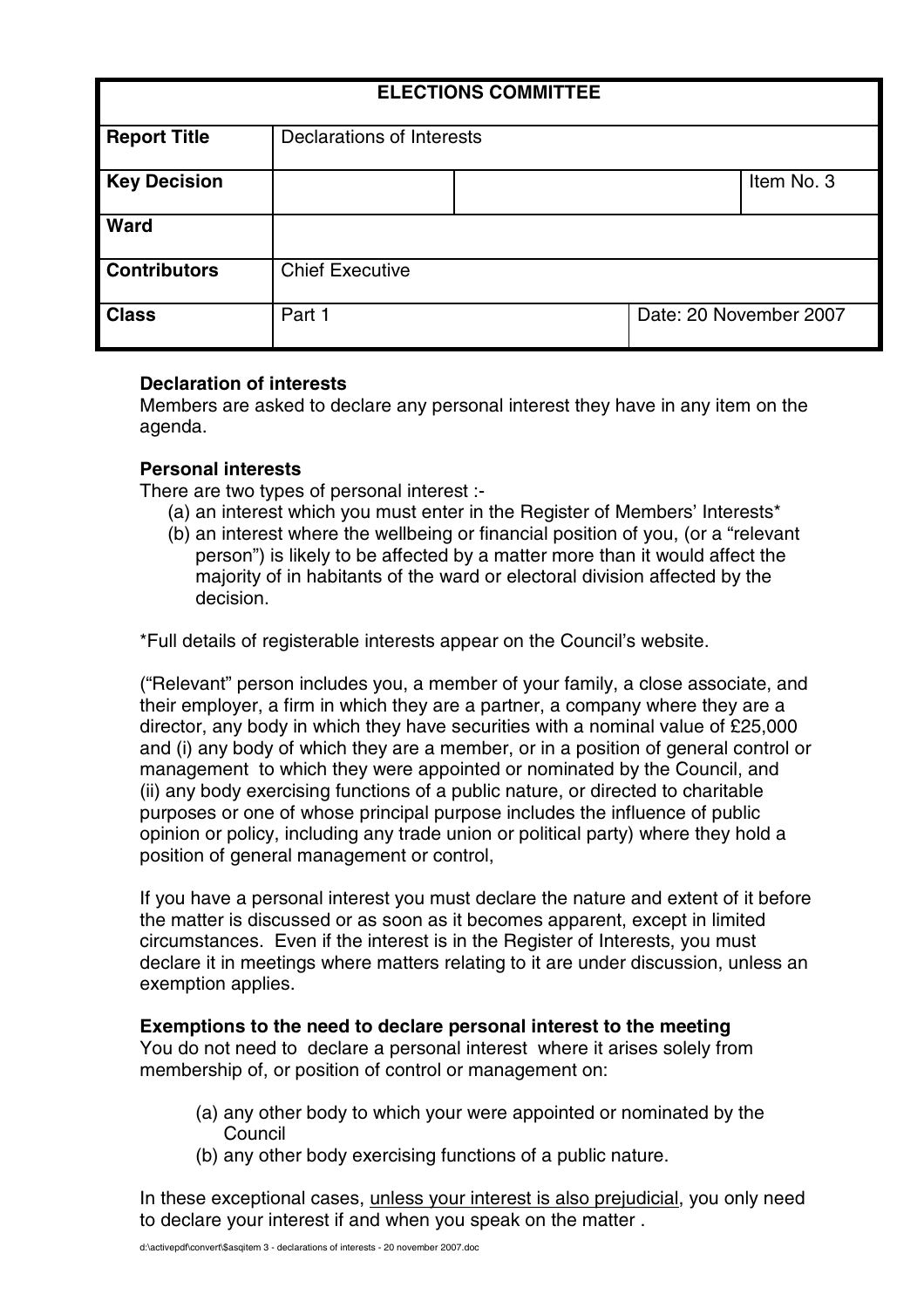# **Sensitive information**

If the entry of a personal interest in the Register of Interests would lead to the disclosure of information whose availability for inspection creates or is likely to create a serious risk of violence to you or a person living with you, the interest need not be entered in the Register of Interests, provided the Monitoring Officer accepts that the information is sensitive. Where this is the case, if such an interest arises at a meeting, it must be declared but you need not disclose the sensitive information.

## **Prejudicial interests**

Your personal interest will also be prejudicial if all of the following conditions are met:

- (a) it does not fall into an exempt category (see below)
- (b) the matter affects either your financial interests or relates to regulatory matters - the determining of any consent, approval, licence, permission or registration
- (c) a member of the public who knows the relevant facts would reasonably think your personal interest so significant that it is likely to prejudice your judgement of the public interest.

# **Categories exempt from being prejudicial interest**

- (a)Housing holding a tenancy or lease with the Council unless the matter relates to your particular tenancy or lease; (subject to arrears exception)
- (b) School meals, school transport and travelling expenses; if you are a parent or guardian of a child in full time education, or a school governor unless the matter relates particularly to the school your child attends or of which you are a governor;
- (c) Statutory sick pay; if you are in receipt
- (d) Allowances, payment or indemnity for members
- (e)Ceremonial honours for members
- (f) Setting Council Tax or precept (subject to arrears exception)

# **Effect of having a prejudicial interest**

If your personal interest is also prejudicial, you must not speak on the matter. Subject to the exception below, you must leave the room when it is being discussed and not seek to influence the decision improperly in any way.

### **Exception**

The exception to this general rule applies to allow a member to act as a community advocate notwithstanding the existence of a prejudicial interest. It only applies where members of the public also have a right to attend to make representation, give evidence or answer questions about the matter. Where this is the case, the member with a prejudicial interest may also attend the meeting for that purpose. However the member must still declare the prejudicial interest, and must leave the room once they have finished making representations, or when the meeting decides they have finished, if that is earlier. The member cannot vote on the matter, nor remain in the public gallery to observe the vote.